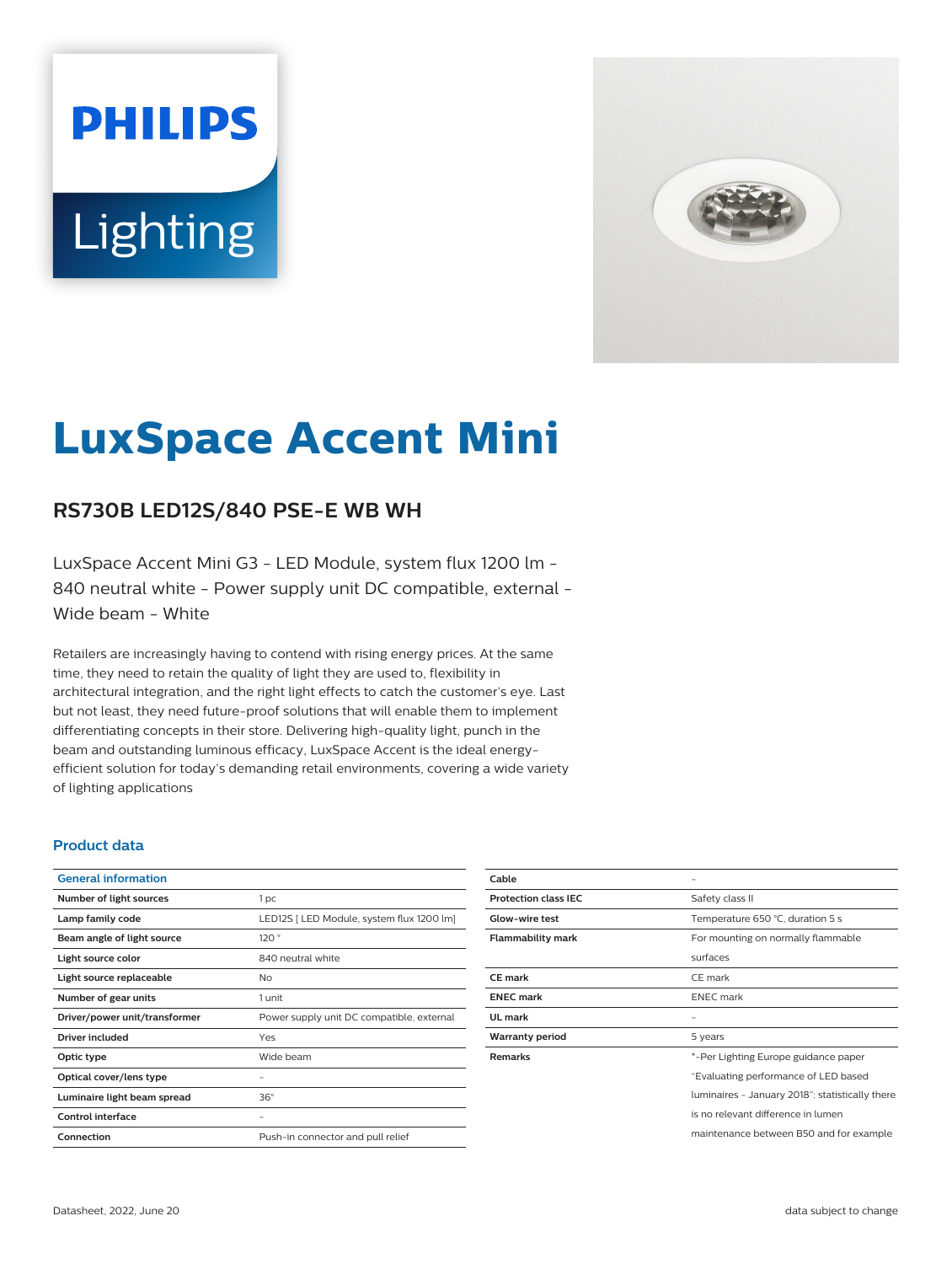### **LuxSpace Accent Mini**

|                                        | B10. Therefore, the median useful life (B50) |
|----------------------------------------|----------------------------------------------|
|                                        | value also represents the B10 value.         |
| Constant light output                  | No                                           |
| Number of products on MCB of 16 A type | 30                                           |
| в                                      |                                              |
| <b>EU RoHS compliant</b>               | Yes                                          |
| Service tag                            | Yes                                          |
| <b>Product family code</b>             | RS730B   LuxSpace Accent Mini G3]            |
|                                        |                                              |
| <b>Operating and electrical</b>        |                                              |
| <b>Input Voltage</b>                   | 220 to 240 V                                 |
| <b>Input Frequency</b>                 | 50 to 60 Hz                                  |
| Initial CLO power consumption          | $-W$                                         |
| Average CLO power consumption          | $-W$                                         |
| Inrush current                         | 14.5A                                        |
| Inrush time                            | $0.22$ ms                                    |
| <b>Power Factor (Min)</b>              | 0.9                                          |
|                                        |                                              |

| <b>Controls and dimming</b> |  |  |
|-----------------------------|--|--|
|-----------------------------|--|--|

| Dimmable | No |
|----------|----|
|          |    |

| <b>Mechanical and housing</b>       |                                        |
|-------------------------------------|----------------------------------------|
| <b>Housing Material</b>             | Aluminum                               |
| <b>Reflector material</b>           | Polycarbonate aluminum coated          |
| Optic material                      | Polycarbonate                          |
| Optical cover/lens material         | Polycarbonate                          |
| <b>Fixation material</b>            |                                        |
| Optical cover/lens finish           | Frosted                                |
| Overall height                      | $93 \text{ mm}$                        |
| <b>Overall diameter</b>             | 94 mm                                  |
| Color                               | White                                  |
| Dimensions (Height x Width x Depth) | 93 x NaN x NaN mm (3.7 x NaN x NaN in) |

# **Sustainability rating** - **Initial performance (IEC compliant) Initial luminous flux (system flux)** 1250 lm **Luminous flux tolerance** +/-10% **Initial LED luminaire efficacy** 119 lm/W **Init. Corr. Color Temperature** 4000 K **Init. Color Rendering Index** ≥80 **Initial chromaticity** (0.38, 0.38) SDCM <3 **Initial input power** 12 W **Power consumption tolerance** +/-10% **Over time performance (IEC compliant) Control gear failure rate at median useful** 5 % **life 50000 h Lumen maintenance at median useful life\*** L80 **50000 h Application conditions Ambient temperature range**  $+10$  to  $+40$  °C **Performance ambient temperature Tq** 25 °C **Suitable for random switching** Yes **Product data Full product code** 871869684767100 Order product name RS730B LED12S/840 PSE-E WB WH **EAN/UPC - Product** 8718696847671 **Order code** 910500457291 **Numerator - Quantity Per Pack** 1 **Numerator - Packs per outer box** 1



**Material Nr. (12NC)** 910500457291 **Net Weight (Piece)** 0.600 kg

# **Approval and application**

| Ingress protection code      | IP44 [ Wire-protected, splash-proof] |
|------------------------------|--------------------------------------|
| Mech. impact protection code | IK02 [ 0.2 J standard]               |
|                              |                                      |

#### **Dimensional drawing**



**RS730B LED12S/840 PSE-E WB WH**

#### Datasheet, 2022, June 20 2 data subject to change